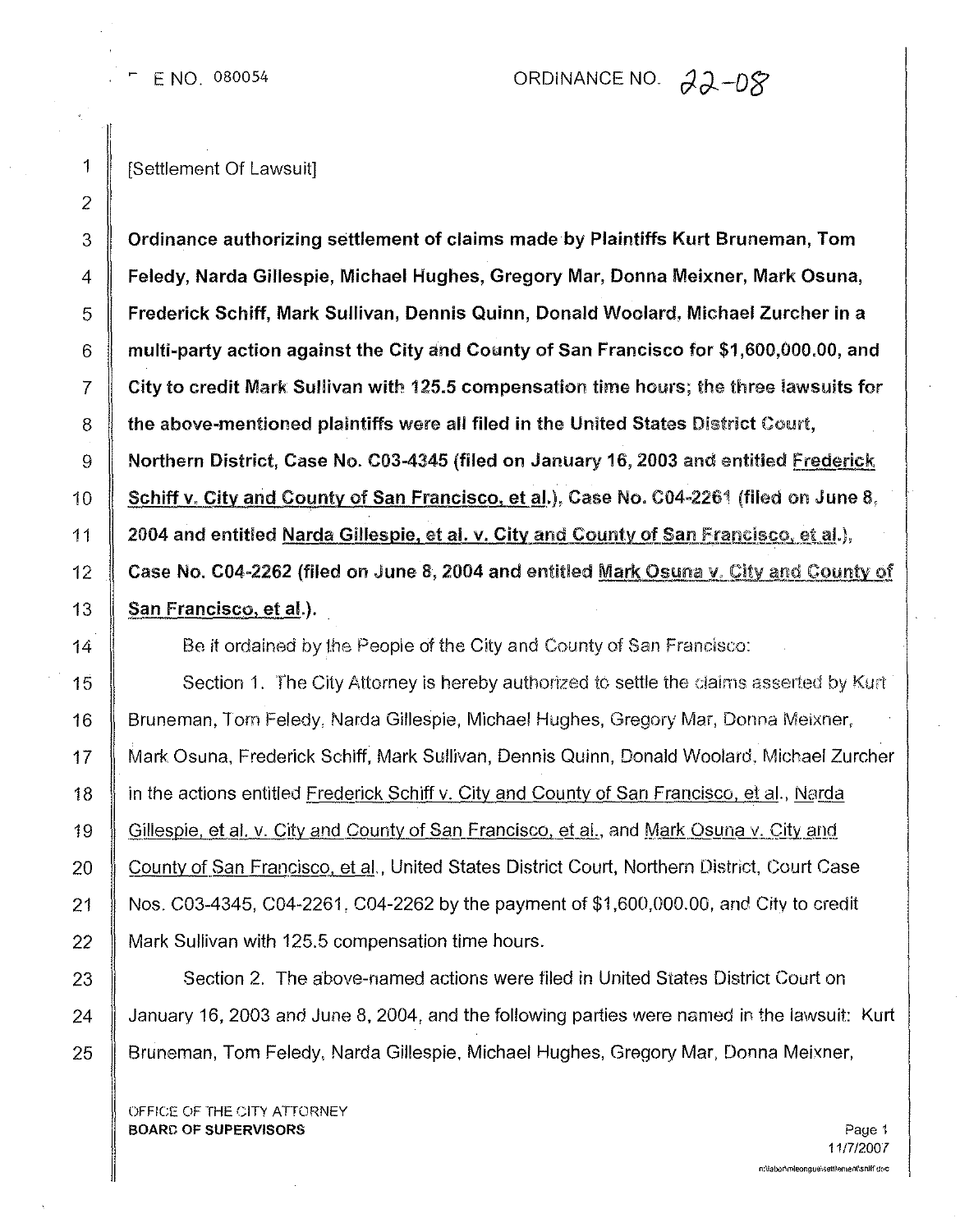1 Mark Osuna, Frederick Schiff, Mark Sullivan, Dennis Quinn, Donald Woolard, Michael 2 Zurcher, Plaintiffs; and City and County of San Francisco, San Francisco Police Department, 3 Chief Alex Fagan, Chief Fred Lau, Chief Heather Fong, Defendants. 4 5 APPROVED AS TO FORM AND RECOMMENDED: 6 RECOMMENDED: 7 DENNIS J. HERRERA 8 City Attorney 9 ELIZABETH S. SALVESON HEATHER FONG CHIEF OF POLICE Chief Labor Attorney San Francisco Police Department APPROVED: FUNDS AVAILABLE: ECRETARY **EDWARD HARRINGTON** Francisco Police Commission Controller *.J*<sup>0</sup> /l-P*II* « <sup>I</sup> *Rl!c.-tQY* Index Code: 385036 Subobject: 05312 OFFiCE OF THE; CITY ATTORNEY **BOARD OF SUPERVISORS** Page 2.

11/712007 n:\!abor\m!oollguelselliemenllshifl 6<;'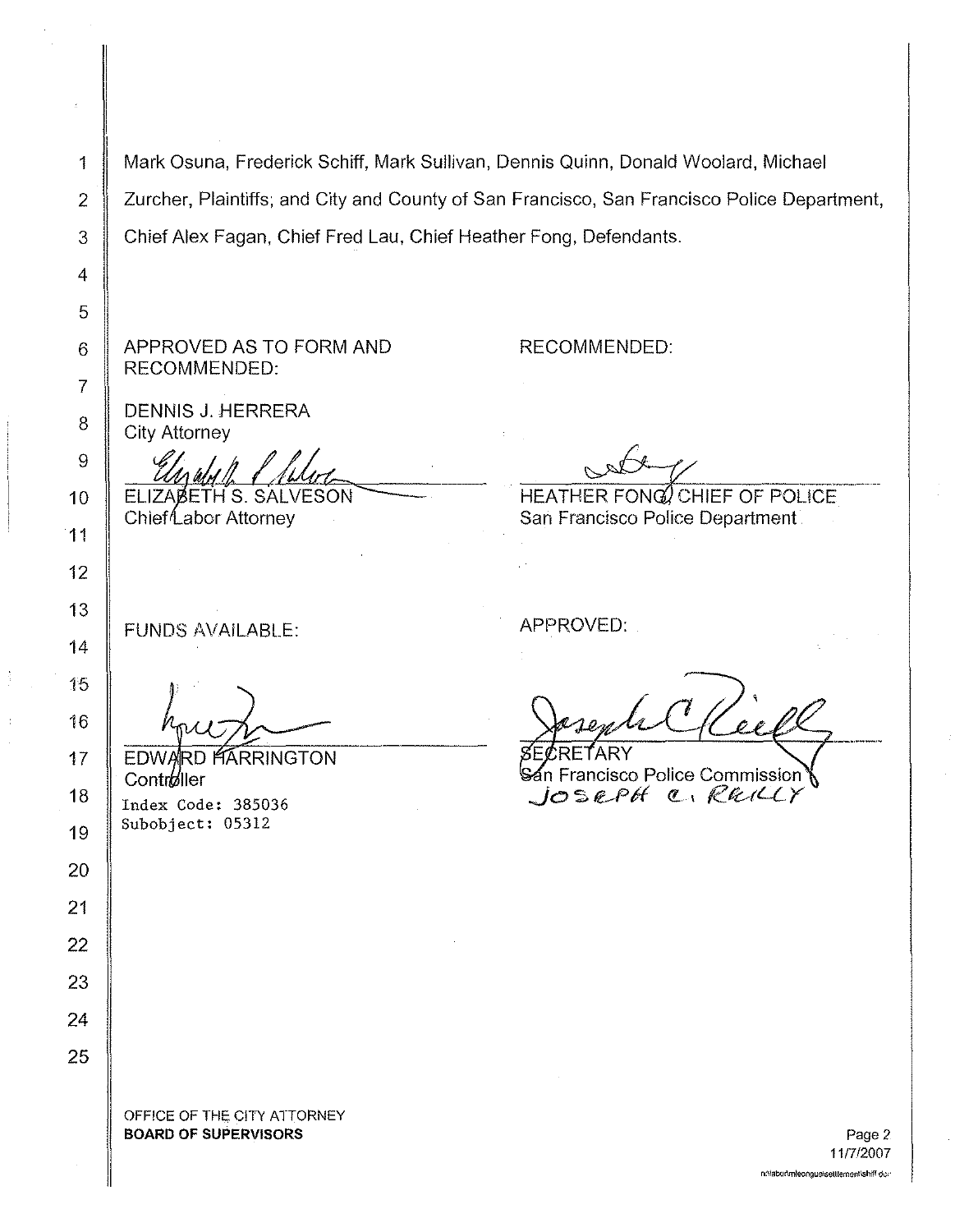

**Tails**

## **Ordinance**

**File Number:** 080054

**Date Passed:**

Ordinance authorizing settlement of claims made by Plaintiffs Kurt Bruneman, Tom Feledy, Narda Gillespie, Michael Hughes, Gregory Mar, Donna Meixner, Mark Osuna, Frederick Schiff, Mark Sullivan, Dennis Quinn, Donald Woolard, Michael Zurcher in a multi-party action against the City and County of San Francisco for \$1,600,000.00, and City to credit Mark Sullivan with 125.5 compensation time hours; the three lawsuits for the above-mentioned plaintiffs were all filed in the United States District Court, Northern District, Case No. C03-4345 (filed on January 16, 2003 and entitled Frederick Schiff v. City and County of San Francisco, et al.), Case No. C04-2261 (filed on June 8,2004 and entitled Narda Gillespie, et al. v. City and County of San Francisco, et al.), Case No. C04-2262 (filed on June 8, 2004 and entitled Mark Osuna v. City and County of San Francisco, et al.).

February 12, 2008 Board of Supervisors - PASSED, ON FIRST READING

Ayes: II - Alioto-Pier, Ammiano, Chu, Daly, Dufty, Elsbernd, Maxwell, McGoldrick, Mirkarimi, Peskin, Sandoval

February 26, 2008 Board of Supervisors - FINALLY PASSED

Ayes: 10 - Alioto-Pier, Ammiano, Chu, Daly, Elsbernd, Maxwell, McGoldrick, Mirkarimi, Peskin, Sandoval Excused: I - Dufty